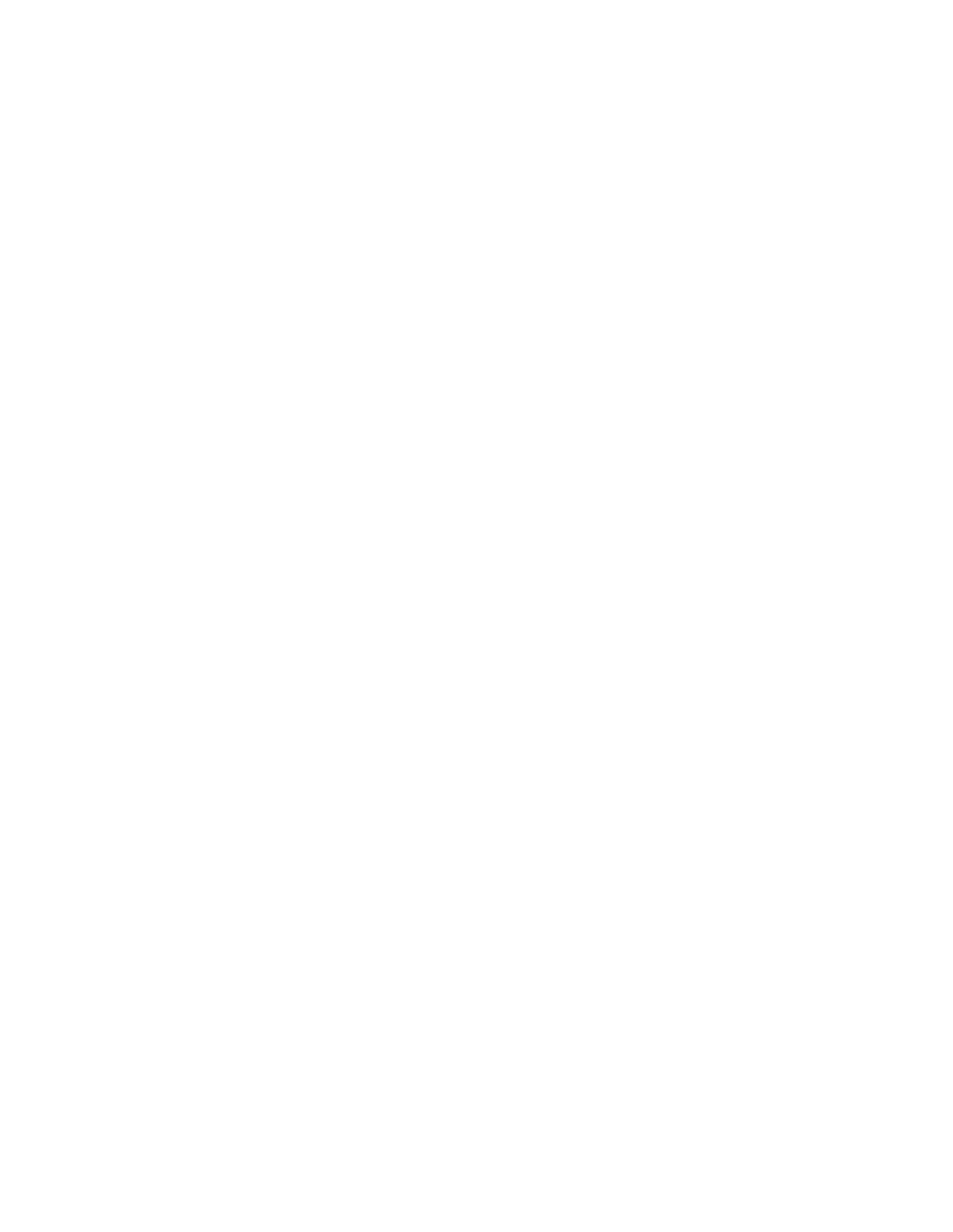## **TABLE OF CONTENTS**

| Sacramento County Geographical and Assessment Data 9      |  |
|-----------------------------------------------------------|--|
|                                                           |  |
|                                                           |  |
|                                                           |  |
| Residential Parcels for Cities and Unincorporated Areas12 |  |
|                                                           |  |
|                                                           |  |
|                                                           |  |
|                                                           |  |
|                                                           |  |
|                                                           |  |
|                                                           |  |
|                                                           |  |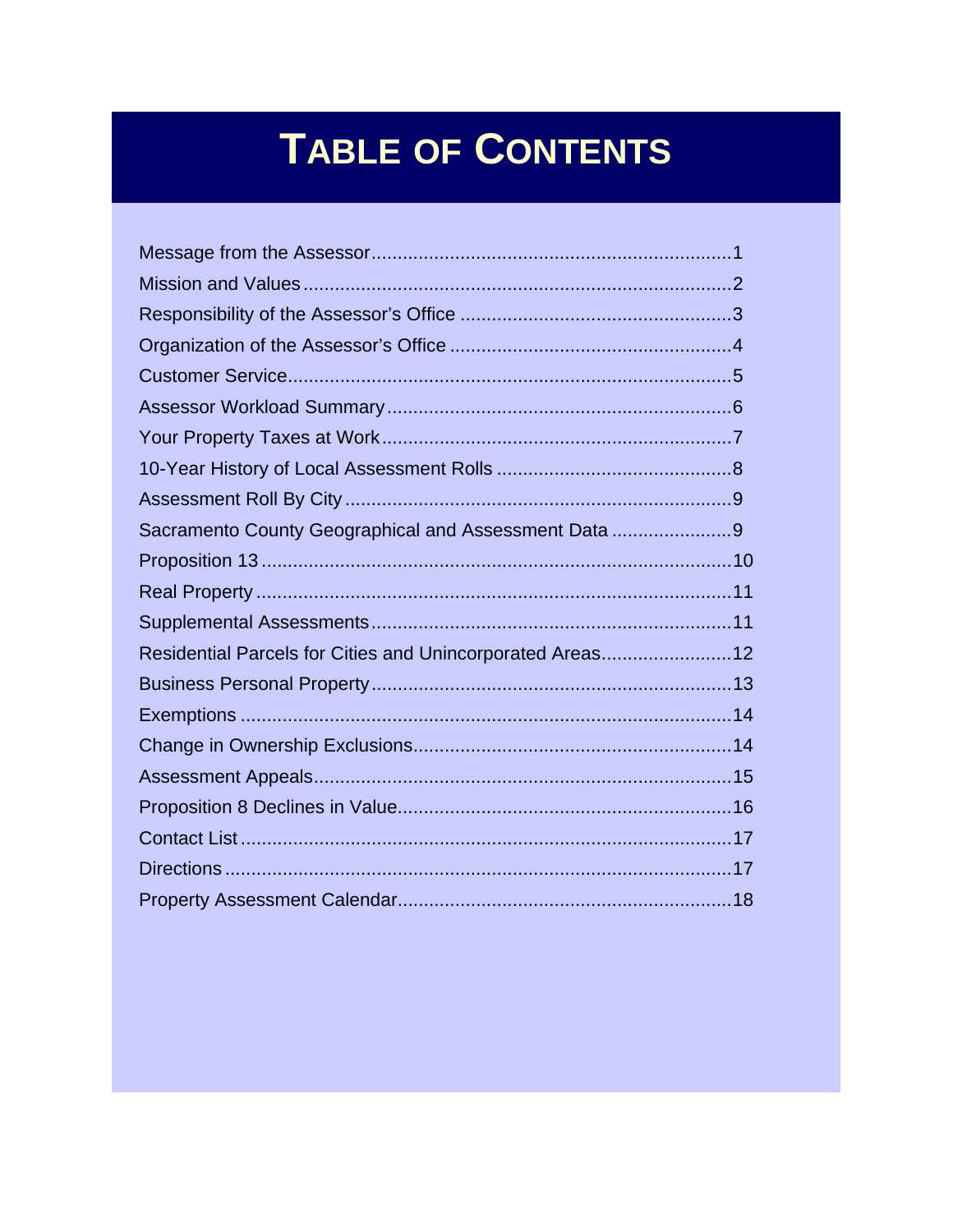## **MESSAGE FROM THE ASSESSOR**



*Welcome to the first publication of the Annual Report for the Sacramento County Assessor's Office. I hope you will find the information and data presented to be both informative and educational.* 

*Sacramento County has witnessed significant growth over the last decade. This last year the assessed value of our county exceeded 100 Billion Dollars for the first time. Only ten other counties in California are above that level. The growth in assessed value was approximately 15% over the prior year, and was the highest annual rate of growth since Proposition 13 was enacted in 1978. Our parcel count is at approximately 450,000 and growing at about 2% a year.* 

*It is our goal to provide excellent customer service to the community and we believe this report is an extension of that goal. In this report you will find a regional perspective of your property taxes, assessment data, summaries of our workload, and other information.* 

*As your elected County Assessor, I am proud of the men and women I serve with and the accomplishments they make on a daily basis to provide you with an office that is professional, responsive to your needs, and produces a high level of quality work. As a testament to their dedication and hard work our office received a 99.45% accuracy rating from the State Board of Equalization in their June 2005 Assessment Practices Survey.* 

*Special thanks to Kathleen Kelleher, Mary Conde, Jill Dolce and Yvonne Littleton for their enthusiasm and dedication towards the development of this publication.* 

*If you have any assessment related questions or concerns after reading this report, or suggestions on how we may better serve you, please do not hesitate to contact me.* 

*Sincerely,* 

and Stuga

Kenneth D. Stieger County Assessor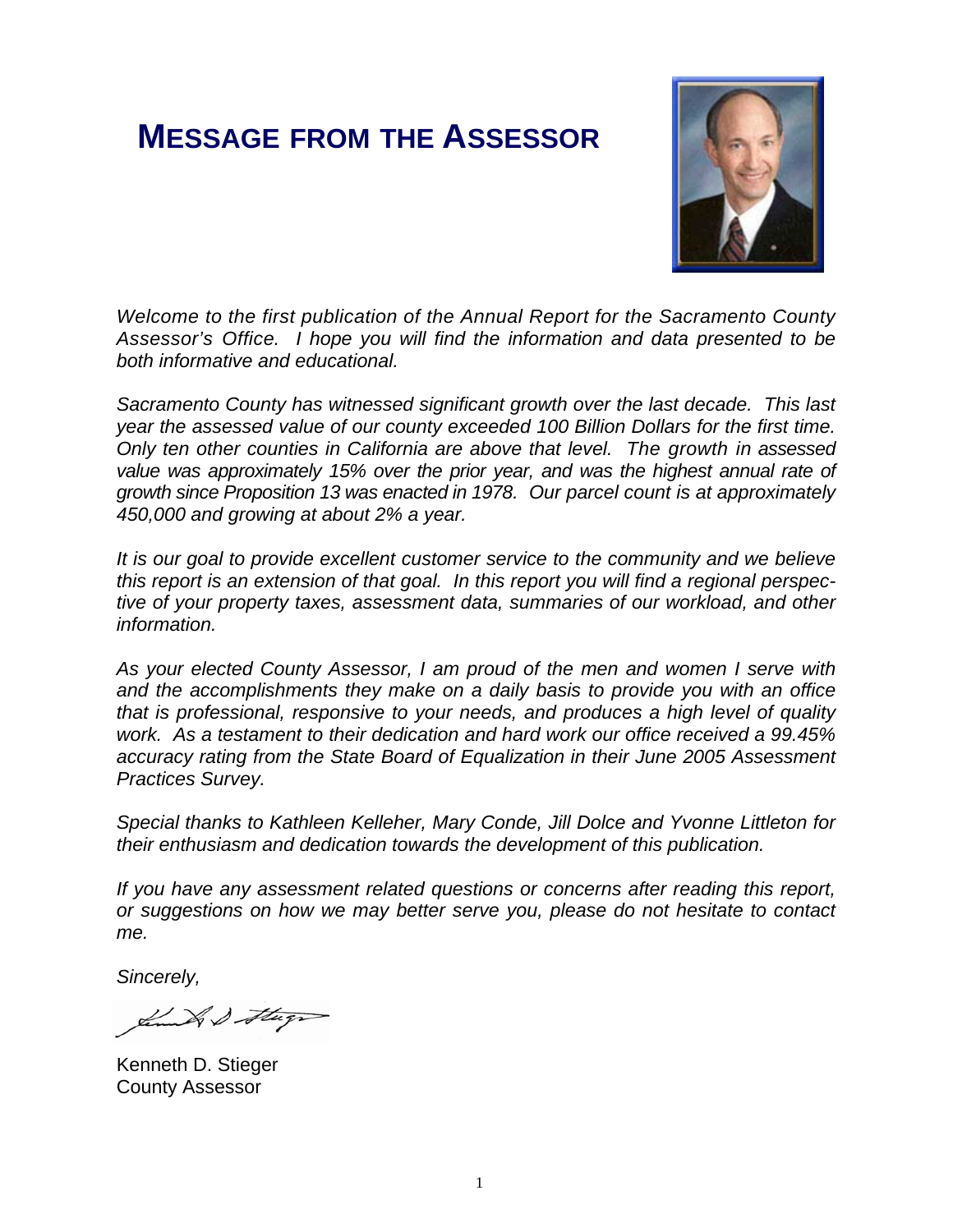## **"With Pride We Value the County."**

## **OUR MISSION**

We will create equitable, timely and accurate property tax assessments to fund public services.

We will be a source of accurate and timely property information for local government and the community.

## **OUR VALUES**

- ♦ **Achievement**  Successful completion of visible tasks or projects
- ♦ **Communication** Open dialogue; exchange of views; successful exchange of information of value to others
- ♦ **Competence**  Being good at what we do; capable; effective
- ♦ **Continuous Improvement**  Constantly striving to improve business processes and professional skills
- ♦ **Creativity** Finding new ways to do things; innovative
- ♦ **Initiative**  Taking action to accomplish tasks or solve problems without prompting
- ♦ **Integrity** Honesty; incorruptibility; sincerity; truthfulness; trustworthiness
- ♦ **Quality Service** Addressing our customer and stakeholders needs in a prompt, effective and courteous manner
- ♦ **Respect** Treating others as you would have them treat you
- ♦ **Responsible** Carrying out one's duties as expected
- ♦ **Teamwork** Cooperating with others toward a common goal
- ♦ **Trust** Firm belief in the reliability of a person's word and actions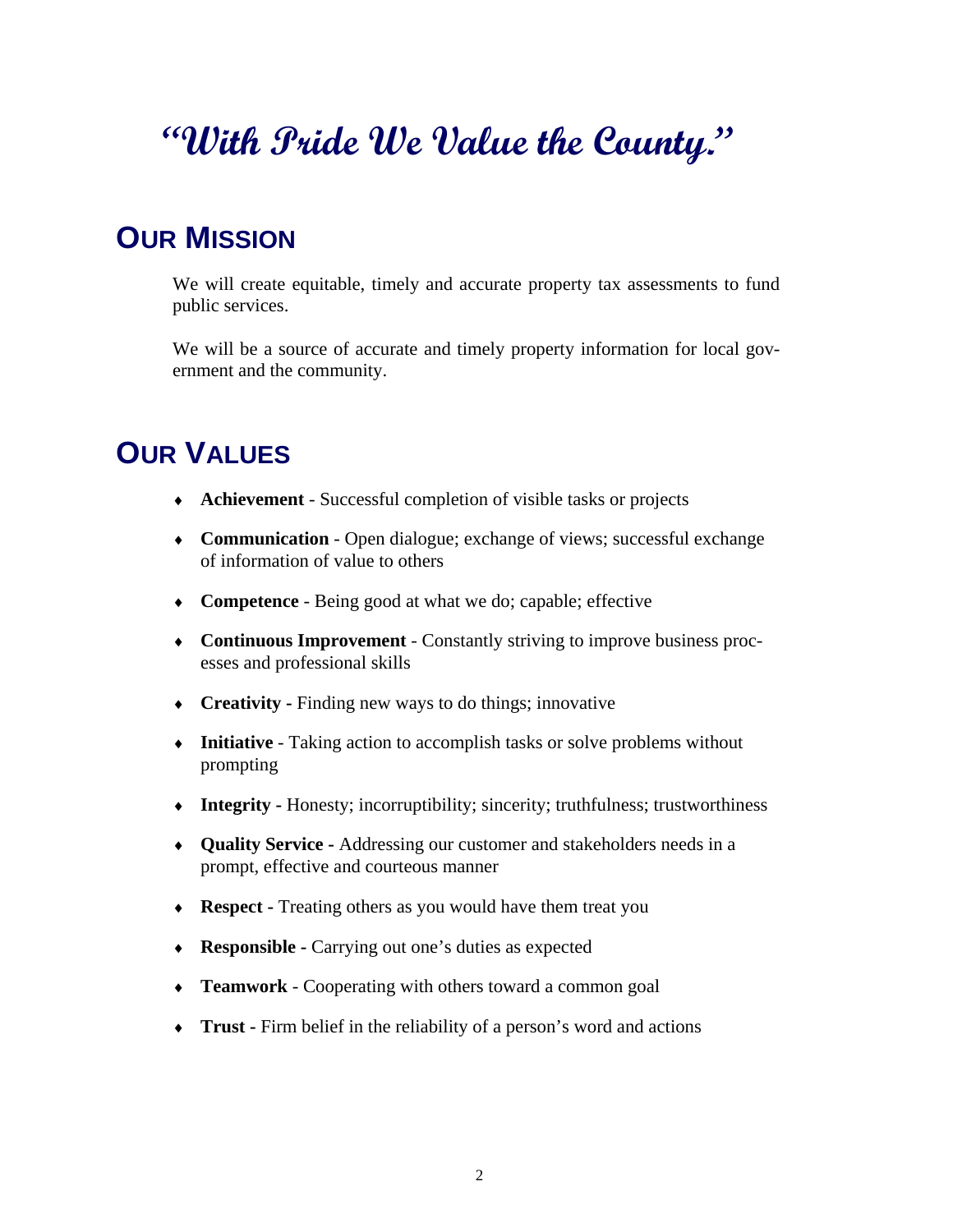## **RESPONSIBILITY OF THE ASSESSOR'S OFFICE**

The Assessor has the responsibility to locate all taxable property within Sacramento County, identify ownership, establish the assessed value of all taxable property in accordance with the law, apply legal exemptions, and publish an annual and supplemental assessment roll. The Assessor also provides public information to assist taxpayers with questions regarding their property. This information includes property characteristics, assessed values, parcel maps and more. The Assessor works closely with the Clerk-Recorder, Auditor-Controller, Treasurer Tax Collector and other entities. The diagram below illustrates how the Assessor's property valuations fit into the property tax work flow.



### **PROPERTY TAX WORK FLOW**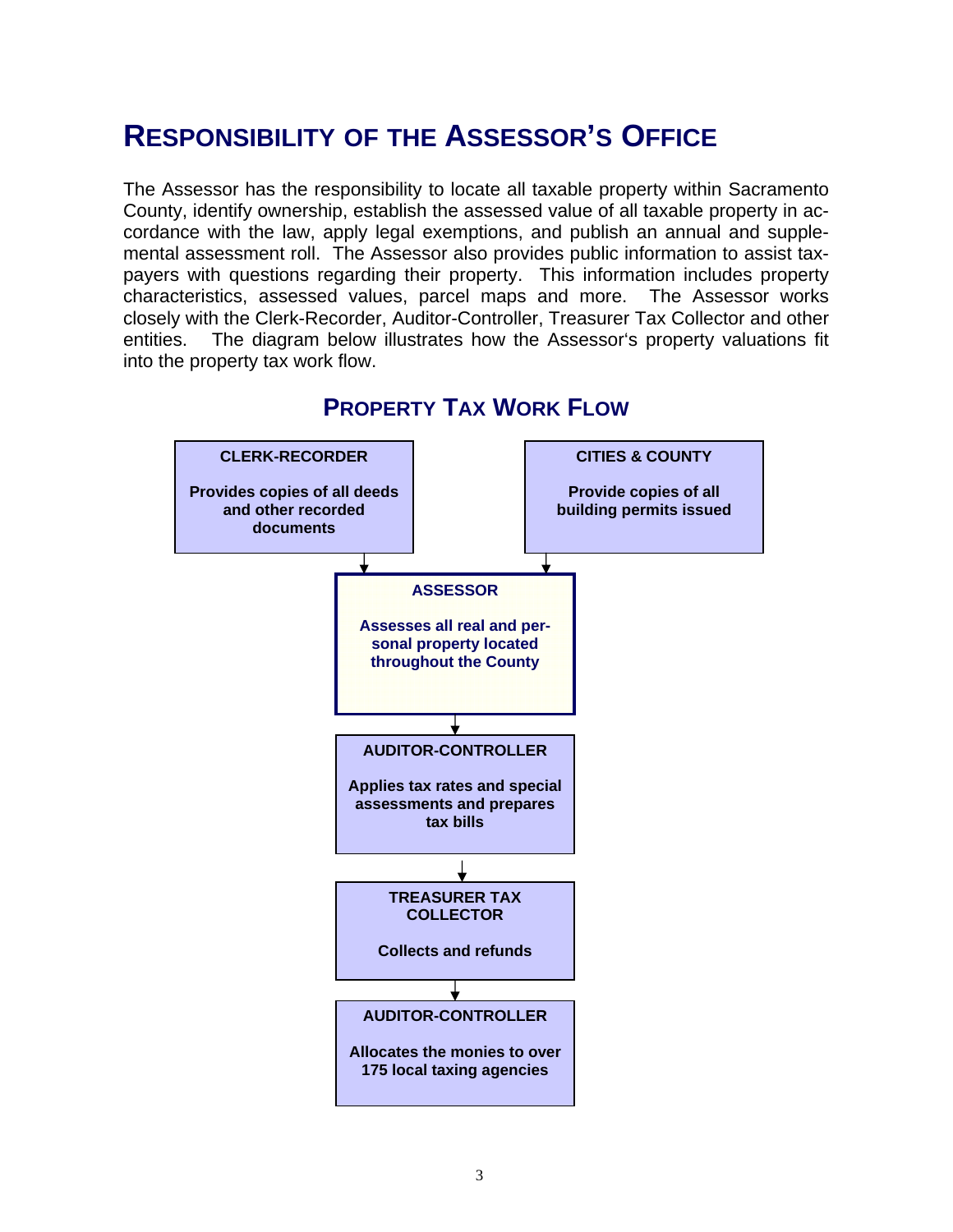**ORGANIZATION OF THE ASSESSOR'S OFFICE ORGANIZATION OF THE ASSESSOR'S OFFICE**

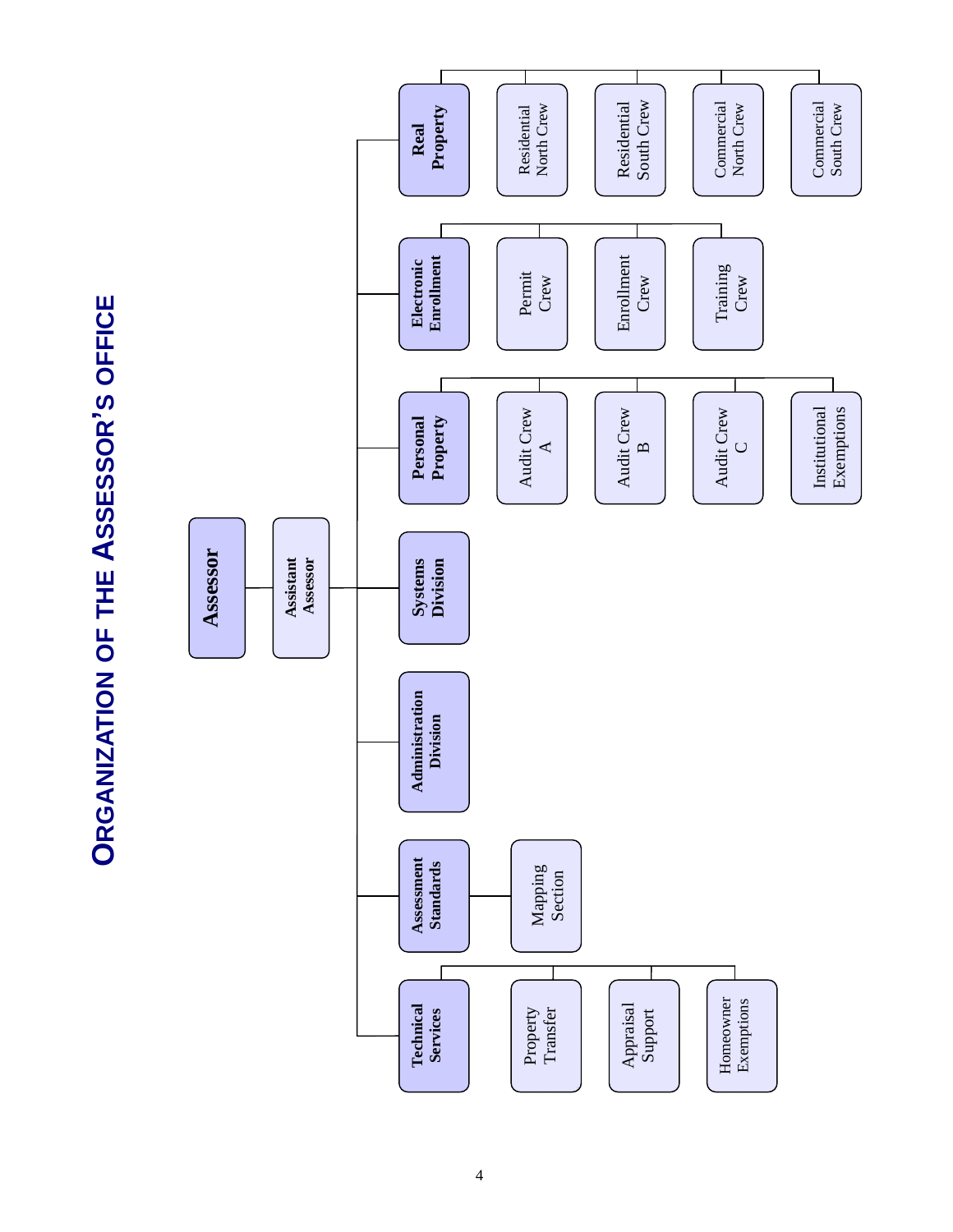## **CUSTOMER SERVICE**

The Assessor serves a multitude of customers every day. On average, over 400 people contact our office each day for a variety of services.

Information about property ownership and assessment in Sacramento County is available for public viewing at our front counter and at various libraries. Our website, **www.assessor.saccounty.net,** contains detailed information on most assessment issues. In 2005, we launched a new internet application, Parcel Viewer, that allows customers to obtain individual parcel data. Our website received the 2001 Public Information Program Award from the International Association of Assessing Officers.



#### **SERVICES AVAILABLE**

- Parcel Maps
- Assessed Values
- Ownership Information
- Building Characteristic Information

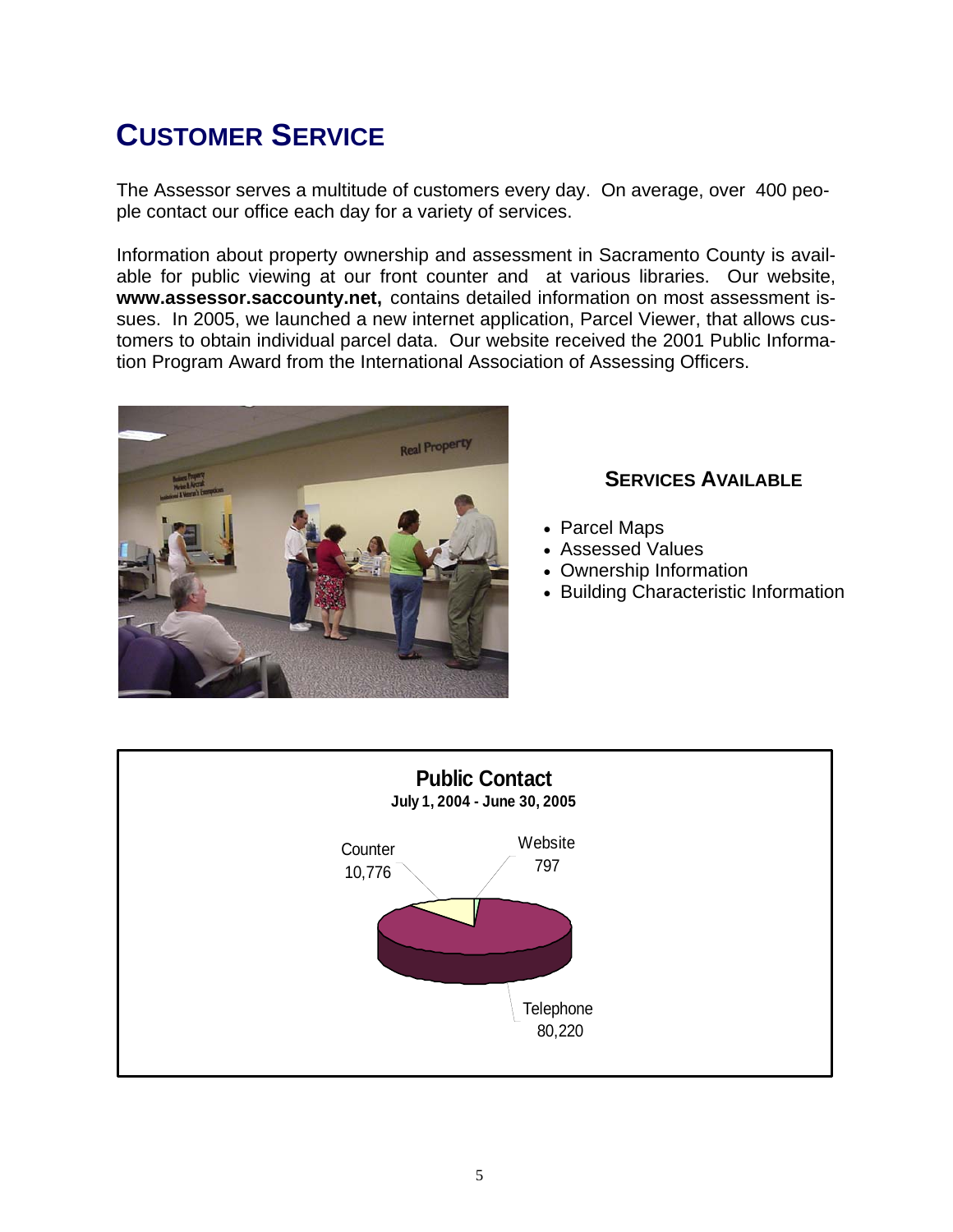## **ASSESSOR WORKLOAD SUMMARY JULY 1, 2004 - JUNE 30, 2005**

| <b>Real Property Appraisals</b>              |  |
|----------------------------------------------|--|
|                                              |  |
|                                              |  |
|                                              |  |
| <b>Business Appraisals</b>                   |  |
|                                              |  |
|                                              |  |
|                                              |  |
|                                              |  |
| <b>Mapping Services</b>                      |  |
| Assessor's Maps Maintained  8,880            |  |
|                                              |  |
| <b>Documents Processed</b>                   |  |
|                                              |  |
| Mailing Address Changes  29,608              |  |
| Prop 60 Base Year Transfers <sup>1</sup> 418 |  |
|                                              |  |
| <b>Exemptions Processed</b>                  |  |
|                                              |  |
|                                              |  |
|                                              |  |
| Appeals                                      |  |
|                                              |  |
|                                              |  |

- 1 Citizens 55 years of age or older and those who are severely and permanently disabled can buy a residence of equal or lesser value than their existing home and transfer the current taxable value to their new property.
- 2 The Parent/Child Exclusion program excludes a property from being reappraised at its full market value when there is a transfer between a parent and their child. This program also applies to Grandparents/ Grandchildren in limited circumstances.
- 3 The Institutional Exemption provides property tax reductions to qualifying non-profit religious, hospital, museum, social service and other charitable organizations.
- 4 The Disabled Veterans Exemption provides a qualifying 100% disabled veteran or their surviving spouse an exemption of up to \$150,000 on their home.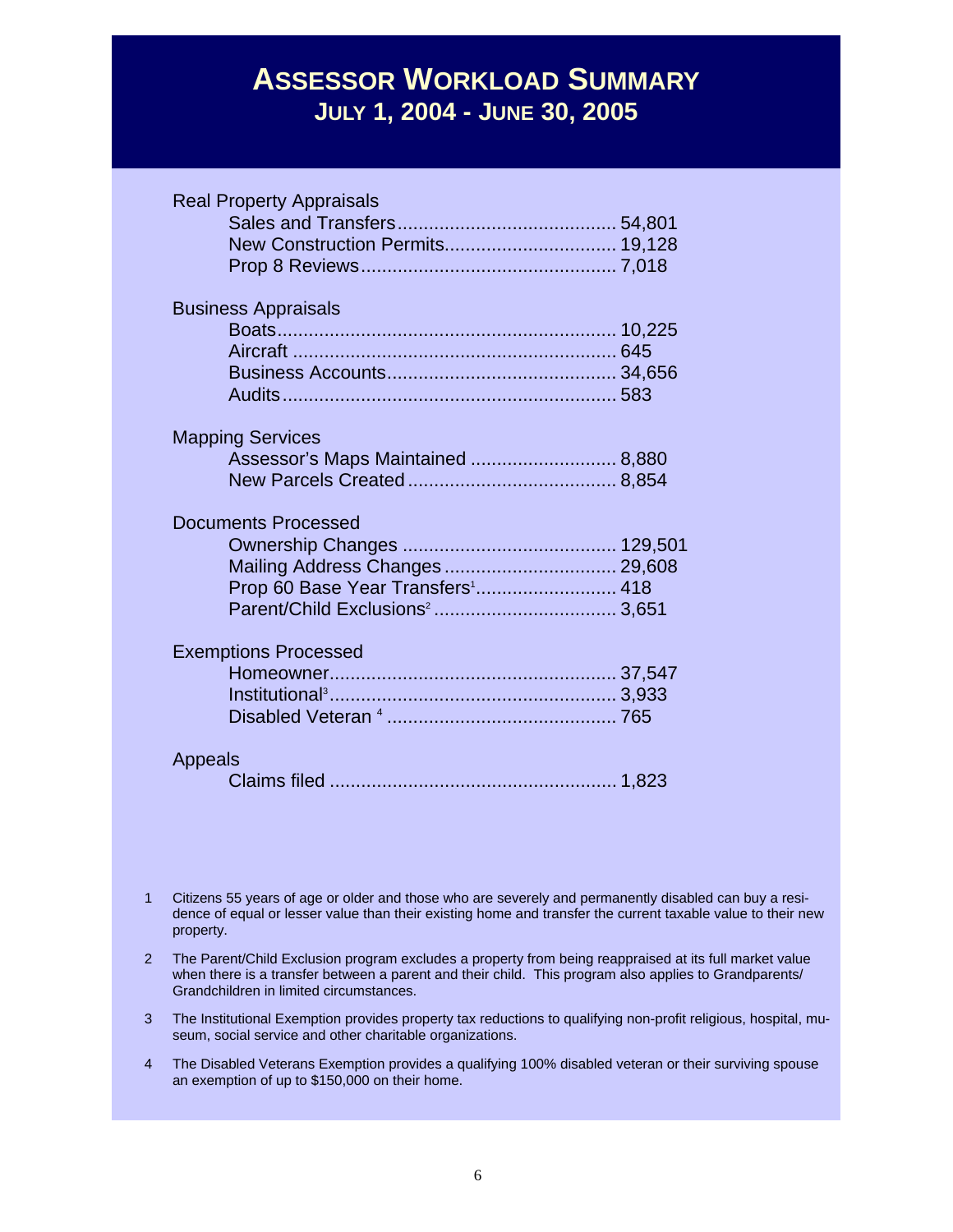## **YOUR PROPERTY TAXES AT WORK**

Property tax revenue supports over 175 local government agencies, including schools, local governments (cities, redevelopment agencies, special districts) and the County.

#### **DISTRIBUTION OF PROPERTY TAXES**

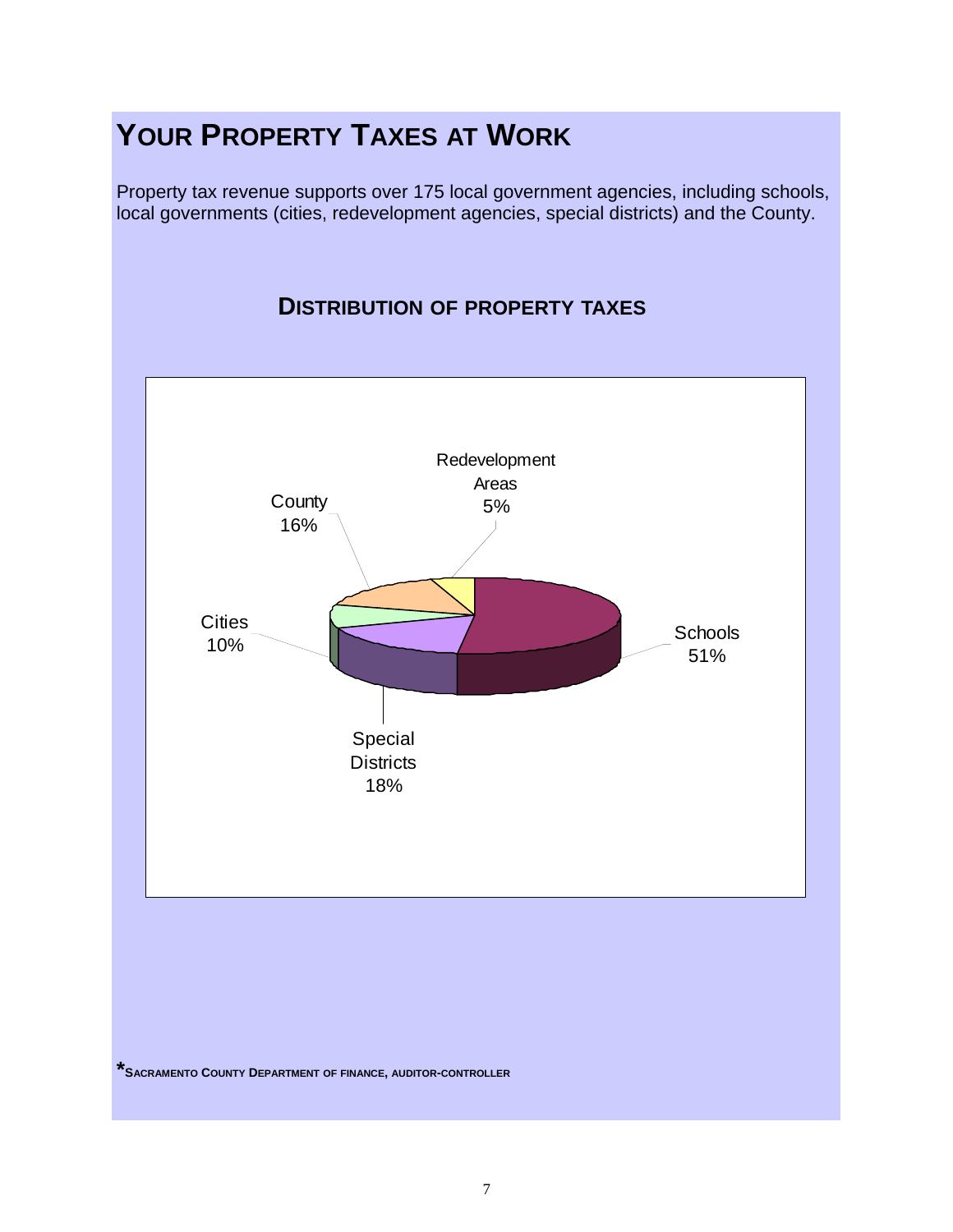## **10-YEAR HISTORY OF LOCAL ASSESSMENT ROLLS**

| Year      | <b>Roll Values</b><br>(gross) | <b>Amount of Change</b> | Percentage Change |
|-----------|-------------------------------|-------------------------|-------------------|
| 2005-2006 | \$109,328,224,993             | \$14,025,464,883        | 14.72%            |
| 2004-2005 | 95,302,760,110                | 10,221,092,660          | 12.01%            |
| 2003-2004 | 85,081,667,450                | 7,358,622,036           | 9.47%             |
| 2002-2003 | 77,723,045,414                | 6,857,528,978           | 9.68%             |
| 2001-2002 | 70,865,516,436                | 5,372,852,290           | 8.20%             |
| 2000-2001 | 65,492,664,146                | 4,808,716,405           | 7.92%             |
| 1999-2000 | 60,683,947,741                | 3,559,207,548           | 6.23%             |
| 1998-1999 | 57,124,740,193                | 2,830,982,050           | 5.21%             |
| 1997-1998 | 54,293,758,143                | 16,621,804              | 0.03%             |
| 1996-1997 | 54,277,136,339                | 290,927,801             | 0.54%             |
| 1995-1996 | 53,986,208,538                | 708,323,536             | 1.33%             |

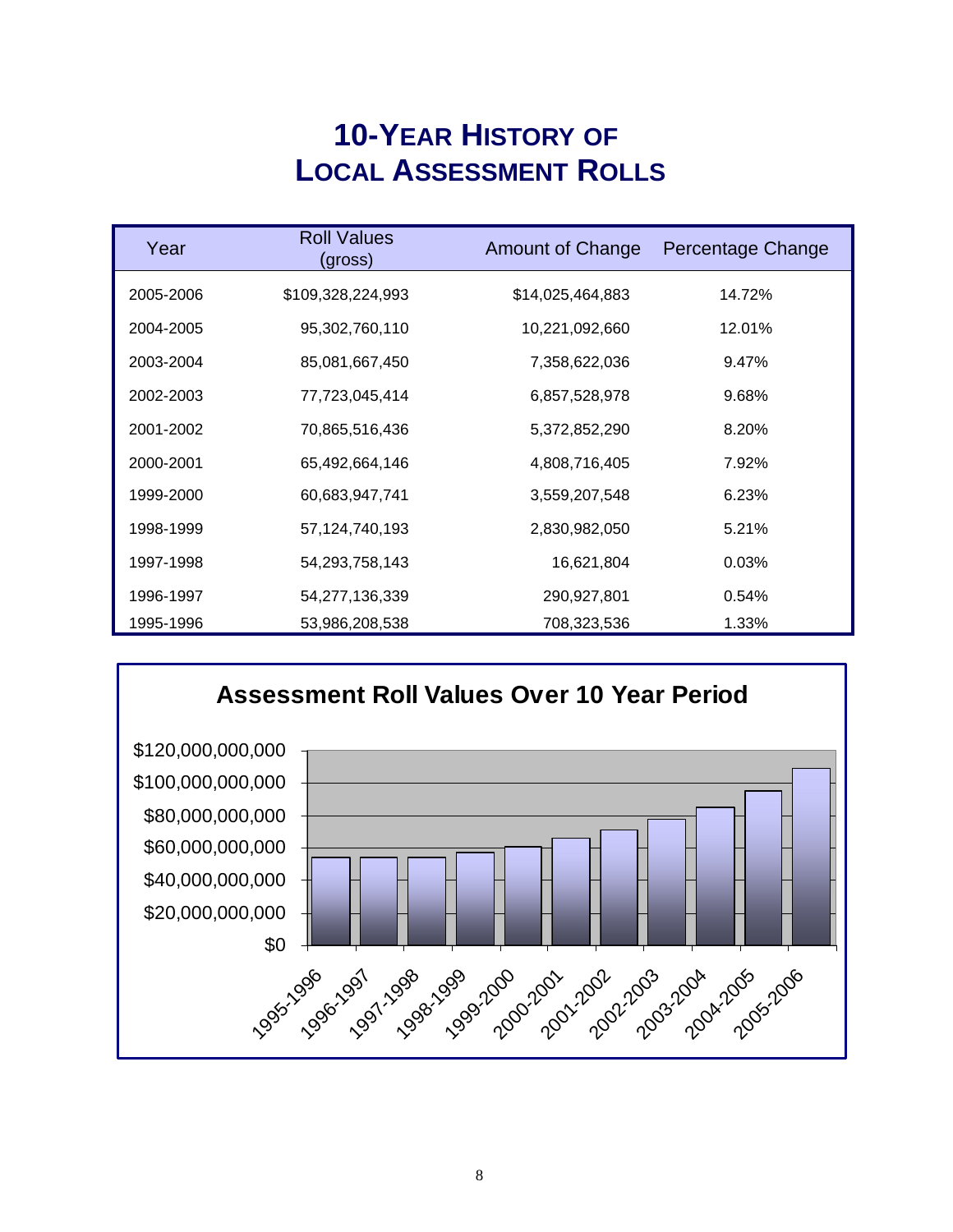# **ASSESSMENT ROLL BY CITY**<br>
TAL LOCAL ROLL VALUES (GROSS Per and S4,945,741,088 54,945,741,088 11<br>
87,822 \$12,375,305,882 26<br>
934,415 \$8,050,949,529 13<br>
888,165 \$4,957,281 32<br>
487,823 \$4,602,098,744 14<br>
675,423 \$47,535,534, **TOTAL LOCAL ROLL VALUES (GROSS) Jurisdiction 2004-2005 2005-2006 Percent Growth Percent of Current Roll Citrus Heights**  $$4,444,013,638$   $$4,945,741,088$  11.3% 4.50% **Elk Grove** \$9,799,487,822 \$12,375,305,882 26.3% 11.30% **Folsom** \$7,082,934,415 \$8,050,949,529 13.7% 7.40% **Galt** \$1,105,082,687 \$1,318,331,224 19.3% 1.20% **Isleton \$32,888,165** \$43,587,281 32.5% 0.04% **Rancho Cordova** \$4,035,249,037 \$4,602,098,744 14.0% 4.20% **Sacramento** \$26,366,675,423 \$30,456,677,245 15.5% 27.90% **Unincorporated Area**  $\frac{$42,436,428,923}{43.50\%}$   $\frac{$47,535,534,000}{43.50\%}$   $\frac{43.50\%}{43.50\%}$ **Total Value** \$95,302,760,110 \$109,328,224,993 14.7% 100.00%

#### **SACRAMENTO COUNTY GEOGRAPHICAL AND ASSESSMENT DATA GEOGRAPHICAL DATA - POPULATION\* AND SIZE**

| <b>Jurisdiction</b>                 | <b>Population</b> | <b>Size</b>    |
|-------------------------------------|-------------------|----------------|
| <b>Citrus Heights</b>               | 87,549            | 14.2 sq miles  |
| <b>Elk Grove</b>                    | 121,609           | 38.6 sq miles  |
| <b>Folsom</b>                       | 68,033            | 24.2 sq miles  |
| Galt                                | 22,955            | 3.0 sq miles   |
| <b>Isleton</b>                      | 820               | .5 sq miles    |
| <b>Rancho Cordova</b>               | 55,145            | 33.6 sq miles  |
| <b>Sacramento (City)</b>            | 452,959           | 96.3 sq miles  |
| <b>Unincorporated Area</b>          | 560,785           | 813.3 sq miles |
| <b>Total Size</b>                   | 1,369,855         | 990.0 sq miles |
| <b>*State Department of Finance</b> |                   |                |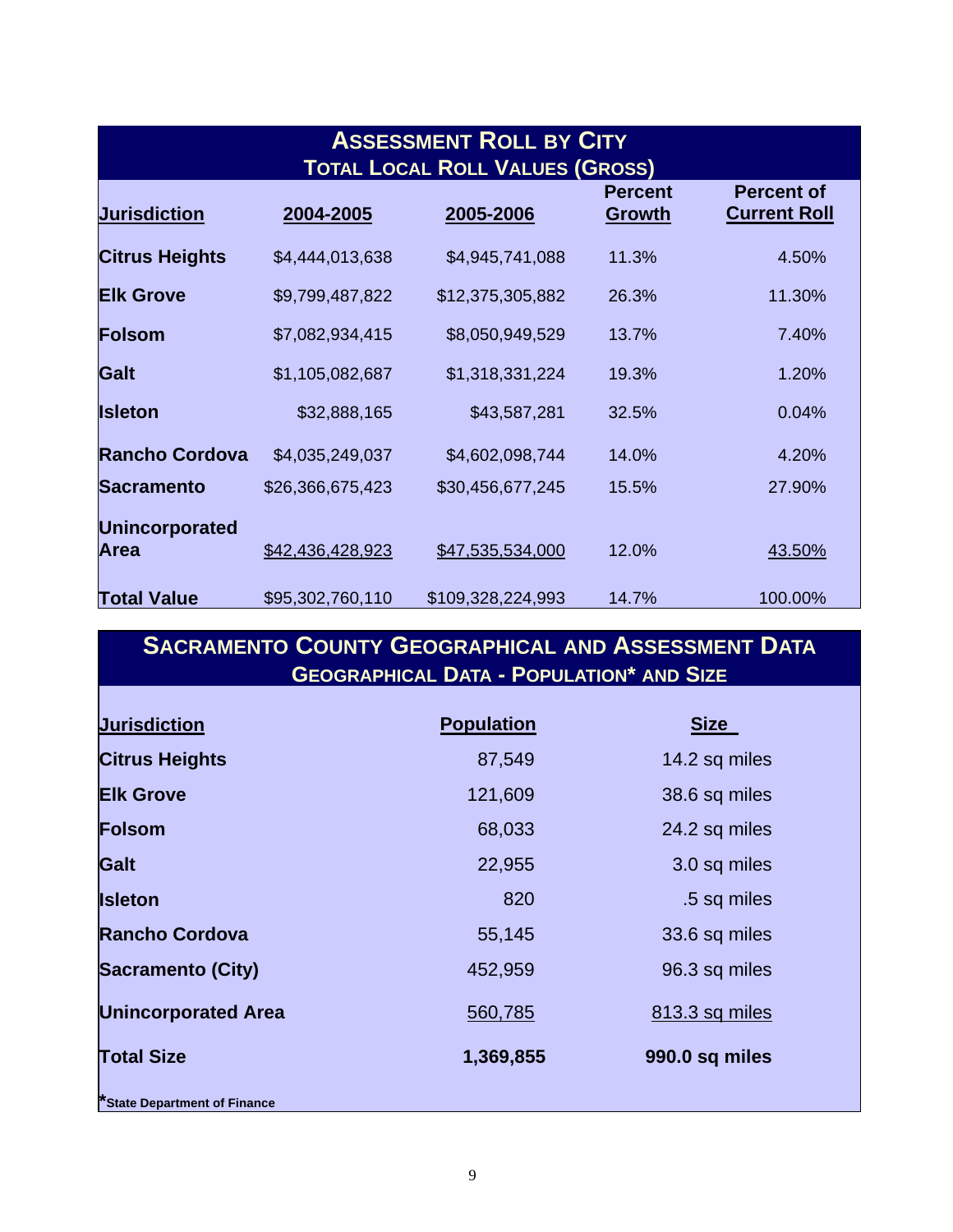## **PROPOSITION 13**

Proposition 13 was passed by the California voters on June 6, 1978, amending the California Constitution to limit the assessment and taxation of property in California. Real property is assessed at its 1975-76 base year level and cannot be increased by more than 2 percent annually until there is a change in ownership or new construction. Real property is then reassessed at its current fair market value at the time a change in ownership occurs, establishing a new base year. Similarly, the market value of any new construction is also added to the assessment as of its completion date, creating a new base year for the construction and a new total value.

Proposition 13 also limits the amount of taxes that can be charged to an owner of locally assessed property to 1 percent of the property's taxable value, plus any voter approved bonded indebtedness, service fees, improvement bonds and special assessments.

|                  |                | <b>Proposition 13 Base Year Distribution</b><br><b>Secured Roll</b> |                                            |                                              |
|------------------|----------------|---------------------------------------------------------------------|--------------------------------------------|----------------------------------------------|
| <b>Base Year</b> | <b>Parcels</b> | <b>Percent of Total</b><br><b>Parcels</b>                           | <b>Assessed Value</b>                      | <b>Percent of Total</b><br><b>Assessment</b> |
| 1975             | 51,715         | 12.1%                                                               | $\boldsymbol{\mathsf{S}}$<br>4,739,157,751 | 4.60%                                        |
| 1976             | 3,982          | 0.9%                                                                | 380,399,723                                | 0.37%                                        |
| 1977             | 5,015          | 1.2%                                                                | 530,774,844                                | 0.52%                                        |
| 1978             | 6,252          | 1.5%                                                                | 763,706,109                                | 0.74%                                        |
| 1979             | 6,117          | 1.4%                                                                | 945,487,488                                | 0.92%                                        |
| 1980             | 5,530          | 1.3%                                                                | 883,630,856                                | 0.86%                                        |
| 1981             | 3,997          | 0.9%                                                                | 645,295,942                                | 0.63%                                        |
| 1982             | 3,570          | 0.8%                                                                | 671,551,780                                | 0.65%                                        |
| 1983             | 3,076          | 0.7%                                                                | 878,676,906                                | 0.85%                                        |
| 1984             | 6,562          | 1.5%                                                                | 1,271,862,390                              | 1.24%                                        |
| 1985             | 5,153          | 1.2%                                                                | 1,034,065,605                              | 1.00%                                        |
| 1986             | 6,445          | 1.5%                                                                | 1,270,374,840                              | 1.23%                                        |
| 1987             | 8,607          | 2.0%                                                                | 1,632,595,602                              | 1.59%                                        |
| 1988             | 7,473          | 1.8%                                                                | 1,560,883,716                              | 1.52%                                        |
| 1989             | 8,915          | 2.1%                                                                | 1,952,993,132                              | 1.90%                                        |
| 1990             | 10,673         | 2.5%                                                                | 2,551,368,142                              | 2.48%                                        |
| 1991             | 8,080          | 1.9%                                                                | 2,041,575,845                              | 1.98%                                        |
| 1992             | 6,754          | 1.6%                                                                | 1,936,528,218                              | 1.88%                                        |
| 1993             | 7,324          | 1.7%                                                                | 1,836,356,117                              | 1.78%                                        |
| 1994             | 9,258          | 2.2%                                                                | 2,320,943,659                              | 2.25%                                        |
| 1995             | 8,307          | 2.0%                                                                | 1,971,033,552                              | 1.91%                                        |
| 1996             | 9,529          | 2.2%                                                                | 2,100,311,793                              | 2.04%                                        |
| 1997             | 10,789         | 2.5%                                                                | 2,605,900,845                              | 2.53%                                        |
| 1998             | 13,028         | 3.1%                                                                | 3,422,106,694                              | 3.32%                                        |
| 1999             | 18,176         | 4.3%                                                                | 4,678,845,574                              | 4.54%                                        |
| 2000             | 19,888         | 4.7%                                                                | 5,164,867,561                              | 5.02%                                        |
| 2001             | 24,064         | 5.7%                                                                | 6,834,940,828                              | 6.64%                                        |
| 2002             | 29,878         | 7.0%                                                                | 8,434,470,173                              | 8.19%                                        |
| 2003             | 38,376         | 9.0%                                                                | 11,466,035,244                             | 11.14%                                       |
| 2004             | 47,363         | 11.1%                                                               | 15,785,252,339                             | 15.33%                                       |
| 2005             | 31,943         | 7.5%                                                                | 10,642,286,040                             | 10.34%                                       |
| <b>Total</b>     | 425,839        | 100.0%                                                              | \$<br>102,954,279,308                      | 100.00%                                      |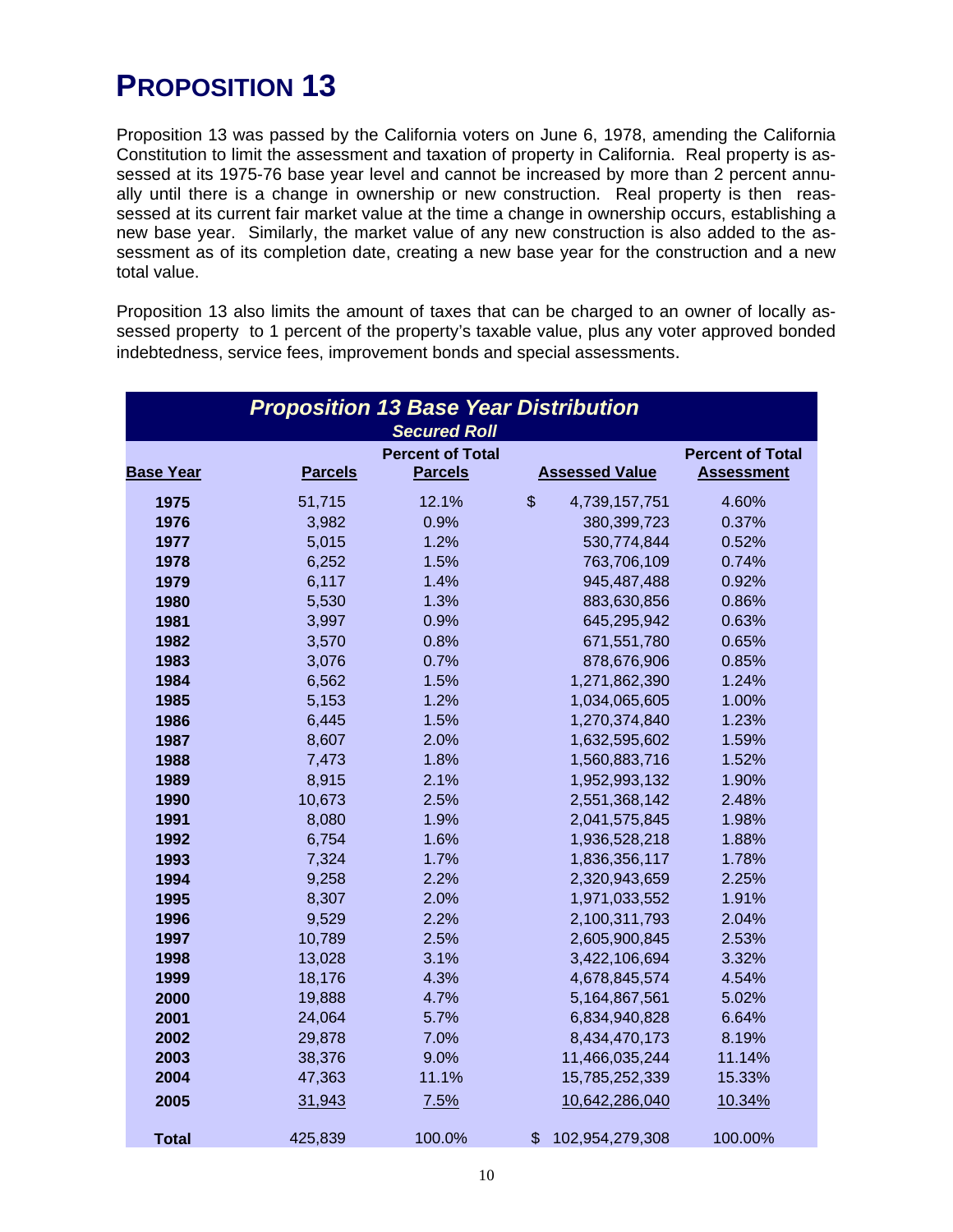## **REAL PROPERTY**

Property tax is one of the principal sources of revenue for local governments and school districts. Under State Law, real property is reassessed only upon a change in ownership or for new construction and can be temporarily reassessed for a decline in value (Proposition 8). Except for these instances, property assessments cannot be increased by more than 2% annually.

#### **Real Property 2005-2006 Assessment Analysis**

| <b>Property Type</b>             | <b>Gross Value</b> | Value<br><b>Percentage</b> | <b>Parcel</b><br><b>Count</b> | <b>Assessment</b><br><b>Percentage</b> | <b>Average Per</b><br><b>Assessment</b> |
|----------------------------------|--------------------|----------------------------|-------------------------------|----------------------------------------|-----------------------------------------|
| <b>Residential Single Family</b> | \$66,872,007,256   | 64.95%                     | 356,472                       | 81.27%                                 | $\mathfrak{S}$<br>187,594               |
| <b>Commercial Improved</b>       | 16,529,803,633     | 16.06%                     | 12,328                        | 2.81%                                  | 1,340,834                               |
| <b>Multi-Family Residential</b>  | 9,206,182,656      | 8.94%                      | 19,986                        | 4.56%                                  | 460,632                                 |
| <b>Industrial Improved</b>       | 4,023,585,258      | 3.91%                      | 4,293                         | 0.98%                                  | 937,243                                 |
| <b>Rural / Agricultural</b>      | 2,432,399,285      | 2.36%                      | 8,307                         | 1.89%                                  | 292,813                                 |
| <b>Vacant Land</b>               | 1,356,348,283      | 1.32%                      | 13,043                        | 2.97%                                  | 103,991                                 |
| <b>Other</b>                     | 831,675,409        | 0.81%                      | 13,360                        | 3.05%                                  | 62,251                                  |
| <b>Commercial Vacant Land</b>    | 725,726,007        | 0.70%                      | 2,108                         | 0.48%                                  | 344,272                                 |
| <b>Industrial Vacant Land</b>    | 403,327,750        | 0.39%                      | 1,441                         | 0.33%                                  | 279,894                                 |
| <b>Manufactured Homes</b>        | 321,738,397        | 0.31%                      | 7,146                         | 1.63%                                  | 45,024                                  |
| Oil, Gas, & Mineral              | 251,485,374        | 0.24%                      | <u>164</u>                    | 0.04%                                  | 1,533,447                               |
| Total                            | \$102.954.279.308  | 100.00%                    | 438,648                       | 100.00%                                |                                         |

#### **SUPPLEMENTAL ASSESSMENTS**

Supplemental assessments result in tax bills that are *"in addition to*" (that is, supplemental to) the annual property tax bill sent to each property owner in October. Changes in ownership or completed new construction that trigger supplemental assessments are referred to as a "supplemental" events.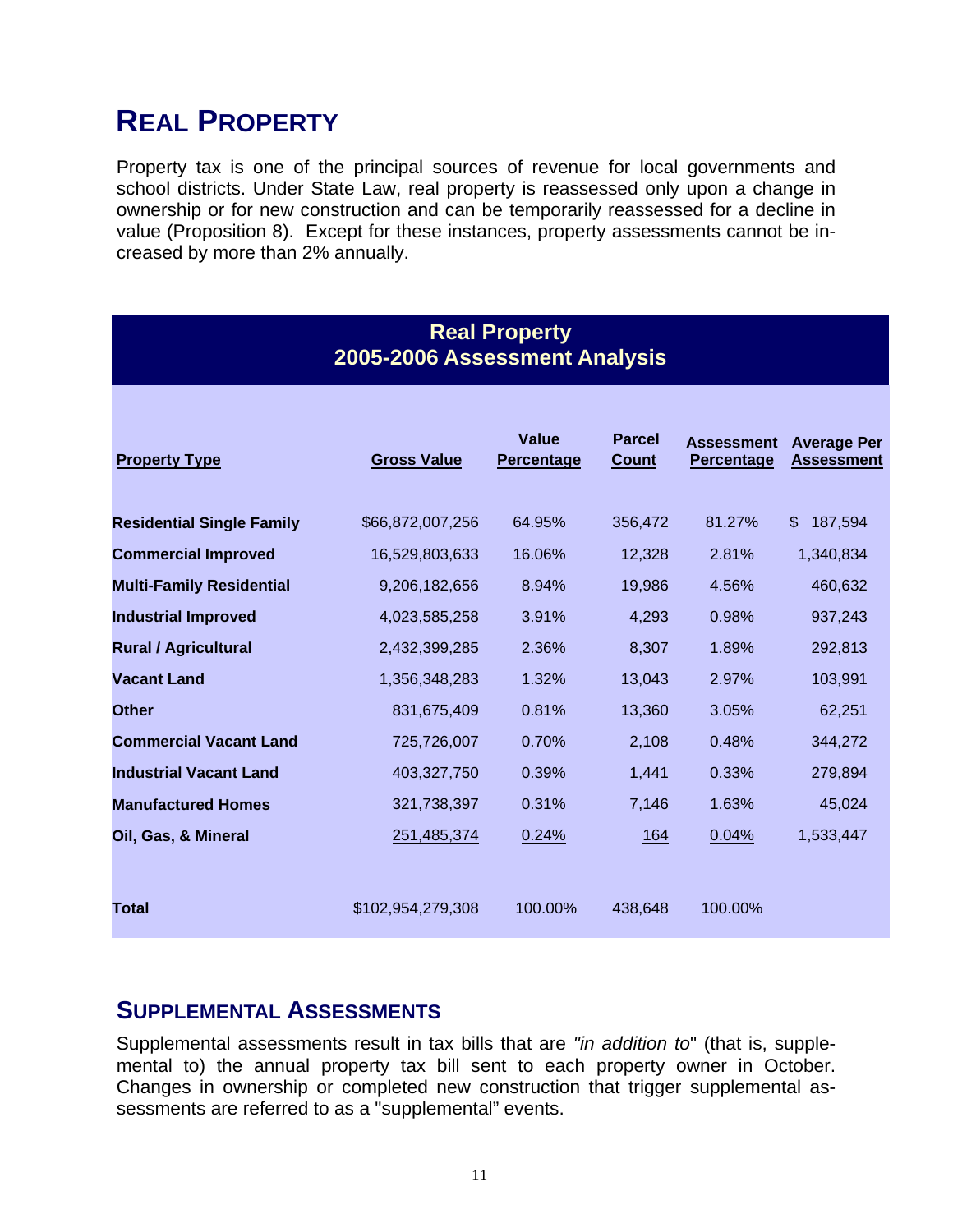## **CITIES AND UNINCORPORATED AREAS**

## **RESIDENTIAL AND VACANT LAND PARCELS**

| <b>Jurisdiction</b>         | <b>Single Family</b><br><b>WITH HEX*</b> | <b>Single Family</b><br><b>WITHOUT HEX*</b> | <b>Multi-Family</b><br><b>Residential</b> | <b>Vacant</b><br>Land |
|-----------------------------|------------------------------------------|---------------------------------------------|-------------------------------------------|-----------------------|
| <b>Citrus Heights</b>       | 15,260                                   | 7,128                                       | 1,406                                     | 465                   |
| <b>Elk Grove</b>            | 26,974                                   | 15,152                                      | 289                                       | 2,751                 |
| <b>Folsom</b>               | 13,239                                   | 5,206                                       | 262                                       | 1,933                 |
| <b>Galt</b>                 | 4,007                                    | 2,000                                       | 189                                       | 427                   |
| <b>Isleton</b>              | 111                                      | 93                                          | 19                                        | 87                    |
| <b>Rancho Cordova</b>       | 8,078                                    | 5,049                                       | 927                                       | 2,726                 |
| <b>Sacramento</b>           | 69,897                                   | 44,071                                      | 8,097                                     | 6,323                 |
| <b>Unincorporated Areas</b> | 100,241                                  | 45,867                                      | 7,089                                     | 7,492                 |
| <b>Total</b>                | 237,807                                  | 124,566                                     | 18,278                                    | 22,204                |

\* Homeowner's Exemption (HEX)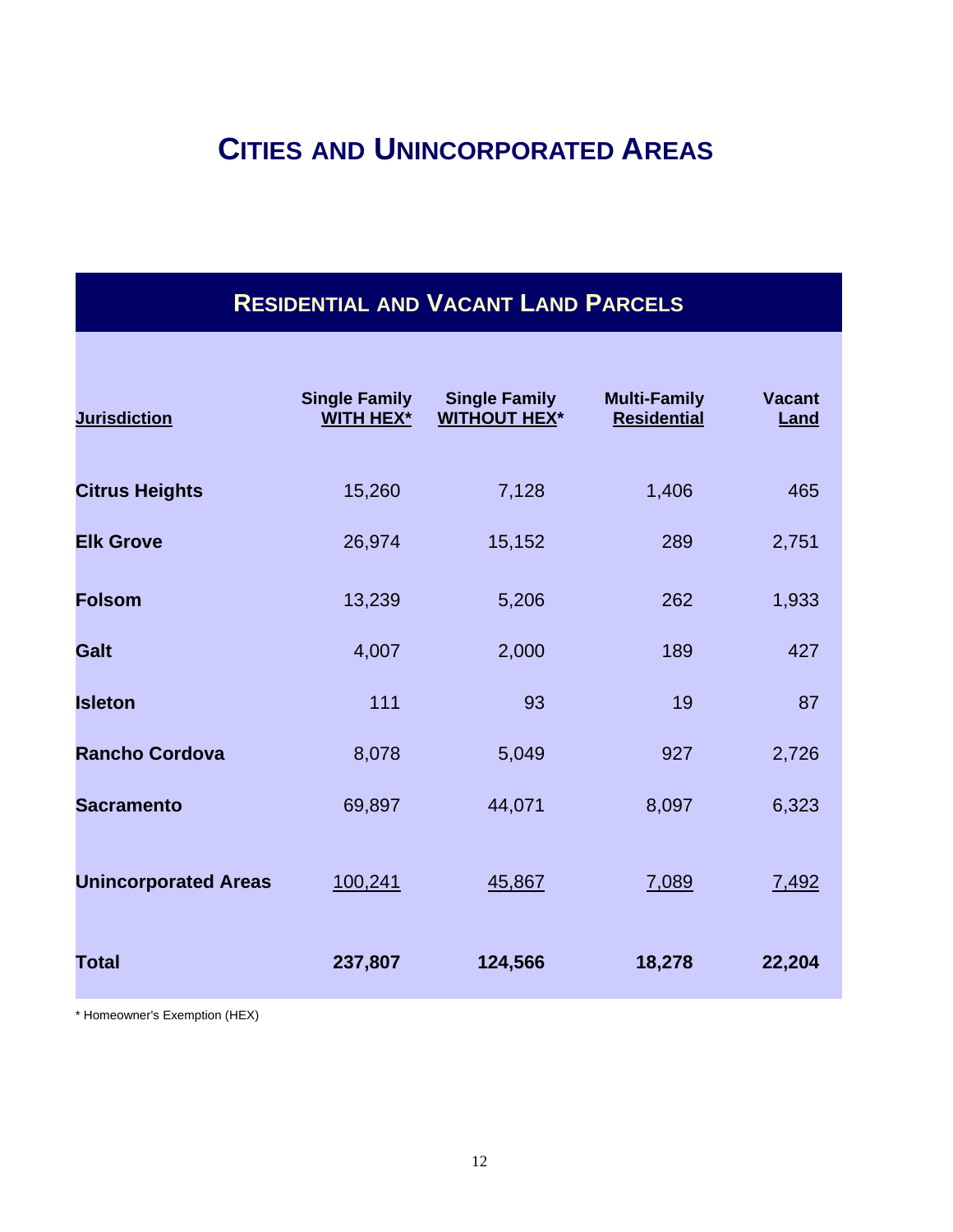## **BUSINESS PERSONAL PROPERTY**

Unlike real property, business personal property, boats and airplanes are appraised annually at current market value. The tax rate is the same as that of the real property at the same location. Business inventory and licensed vehicles are exempt from taxation. All businesses must file a property statement annually that lists the costs of supplies, equipment, and fixtures at each business location as of the lien date, January 1.

#### **Business Personal Property 2005-2006 Assessment Analysis**

| <b>Roll Values</b>                      |                           | <b>Gross Value</b> | <b>Value</b><br><b>Percentage</b> |
|-----------------------------------------|---------------------------|--------------------|-----------------------------------|
| <b>Unsecured</b>                        |                           |                    |                                   |
| <b>Aircraft</b>                         | $\mathfrak{S}$            | 201,871,461        | 3.2%                              |
| <b>Boats/Vessels</b>                    |                           | 210,107,110        | 3.3%                              |
| <b>Personal Property &amp; Fixtures</b> |                           | 3,513,260,753      | 55.1%                             |
| Land                                    |                           | 234,627,811        | 3.7%                              |
| <b>Improvements on Leased Land</b>      |                           | 319,408,681        | 5.0%                              |
| <b>Total Unsecured Values</b>           | $\mathbb{S}$              | 4,479,275,816      |                                   |
| <b>Secured</b>                          |                           |                    |                                   |
| <b>Personal Property</b>                |                           | 910,758,349        | 14.3%                             |
| <b>Fixtures</b>                         |                           | 983,911,520        | 15.4%                             |
| <b>Total Secured Values</b>             | $\boldsymbol{\mathsf{S}}$ | 1,894,669,869      |                                   |
| <b>Total Business Personal Property</b> | $\mathbb{S}$              | 6,373,945,685      | 100%                              |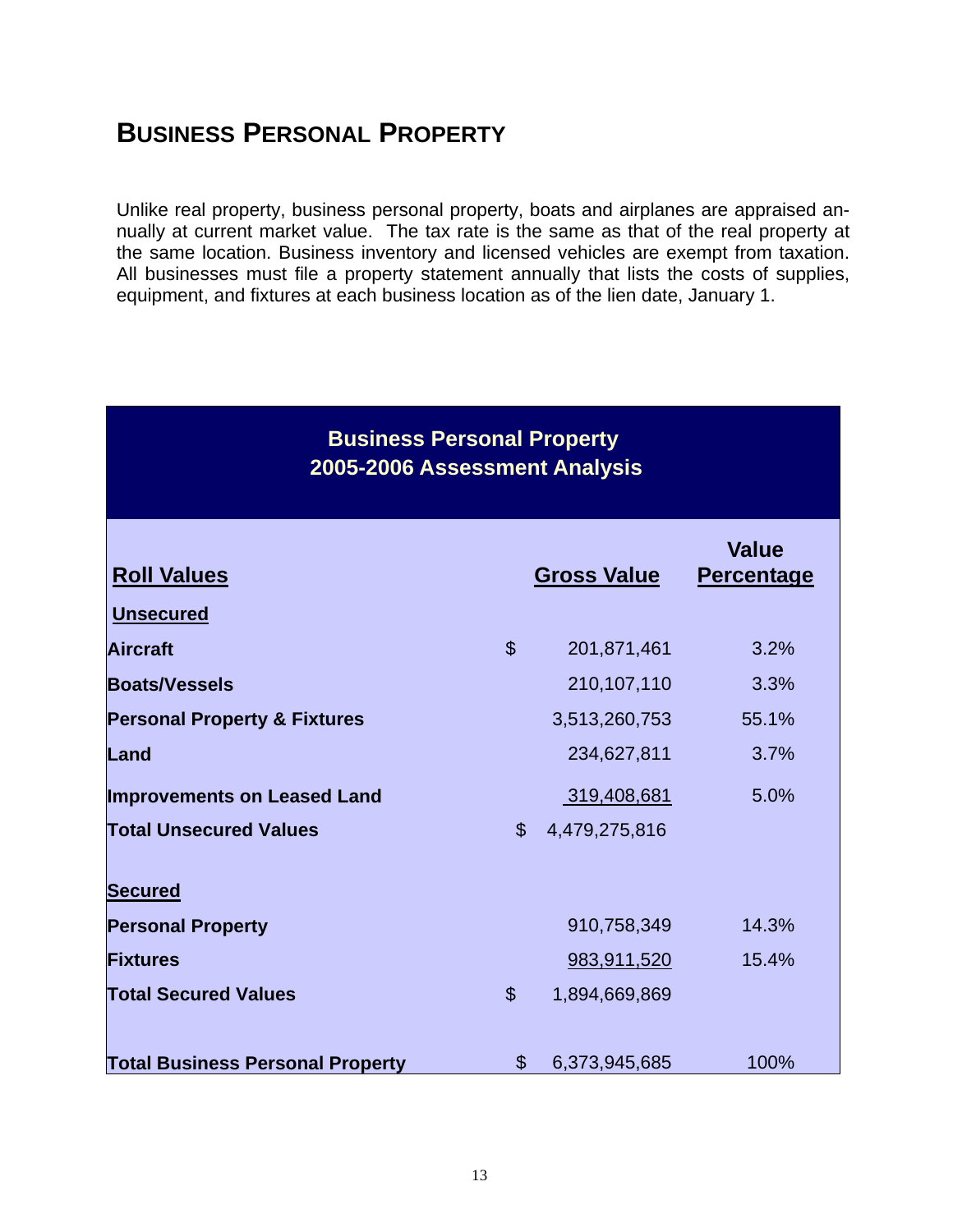## **EXEMPTIONS**

The Homeowners' Exemption is the exemption with which most taxpayers are familiar. To be eligible, homeowners must own and occupy a dwelling as their principal place of residence on January 1. However, there are many other exemptions available to taxpayers: qualifying non-profit organizations, religious institutions, schools and libraries are just a few examples. In addition, there is an exemption for 100% service connected disabled veterans. Exemptions are not automatic. A claim form must be filed with and approved by the Assessor's Office.

## **CHANGE IN OWNERSHIP EXCLUSIONS**

The Assessor is required to assess property at its current market value when a *change in ownership* occurs, which usually results in an increase in property taxes. There are, however, some changes in ownership that are specifically excluded from reassessment such as:

#### *Transfers Between Husband & Wife***:**

Transfers of property between husband and wife do not result in a reassessment. This includes transfers due to divorce in connection with a property settlement, or the death of a spouse. Documentation may be required.

#### *Parent-Child/Grandparent-Grandchild Transfers:*

In some cases, transfer of property between parent and child, or from grandparent to grandchild will not cause a reassessment. A principal residence and other property up to \$1,000,000 in assessed value may transfer without reappraisal, if the transfer qualifies. It is necessary to file a claim with the Assessor's Office for approval to qualify for an exclusion from reassessment.

#### *Senior Citizens/Disabled Persons Transfers:*

Homeowners who are at least 55 years old, or are severely and permanently disabled, may be able to transfer their lower Prop 13 assessed values from their current home to a replacement home when they move. The value of the new home must be equal to or lesser than the value of the home being sold. It is necessary to file a claim with the Assessor's Office for approval to qualify for an exclusion from reassessment.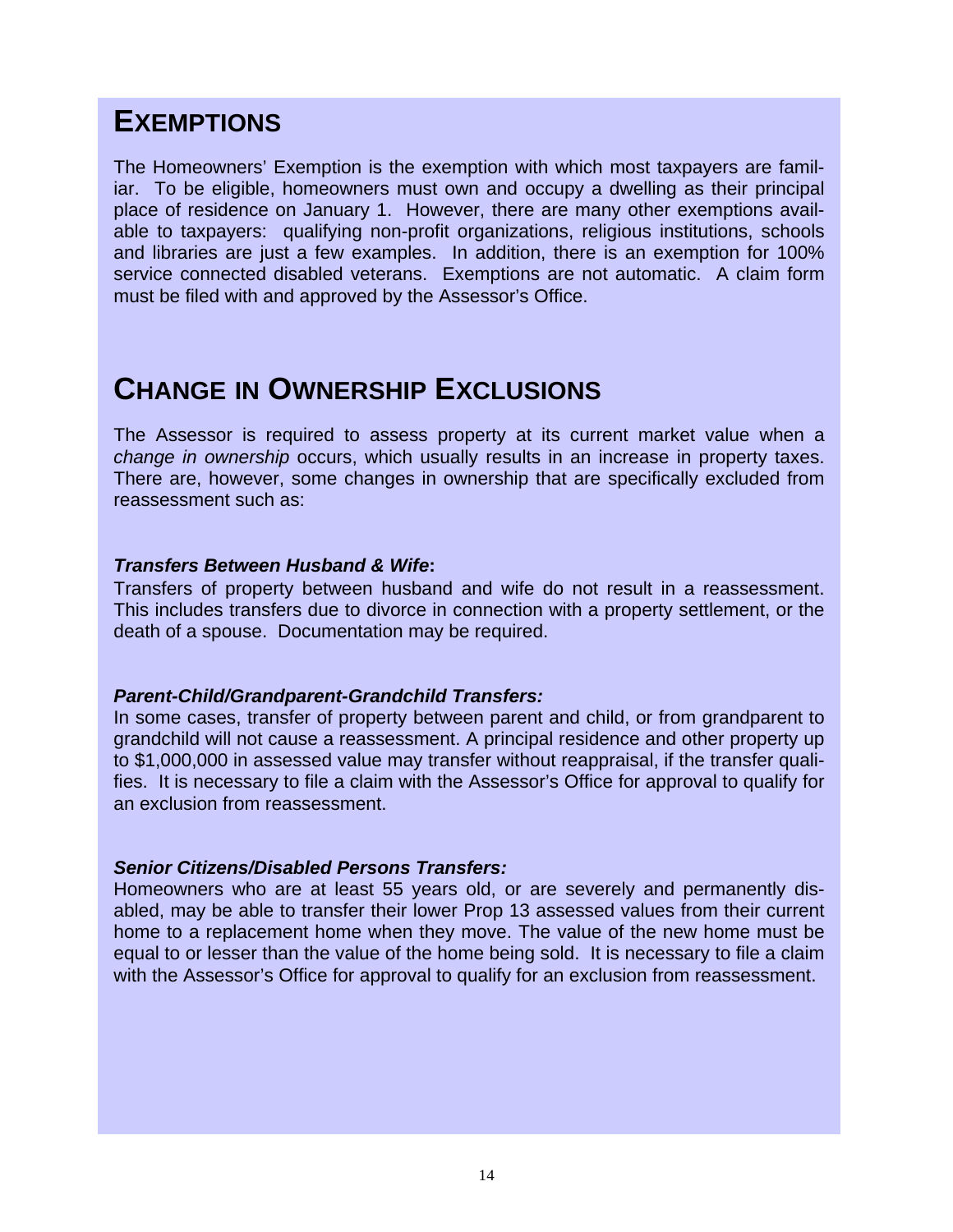## **ASSESSMENT APPEALS**

Taxpayers have the right to appeal their property's valuation. There are independent Assessment Appeals Boards that handle differences in opinion of value between taxpayer and assessor. Each is composed of three private citizens appointed by the county Board of Supervisors. They consider all evidence presented by the property owner and the Assessor's Office at formal hearings. The Appeals Board then rules on the value of the property in question.

|             |                                | <b>Assessment Appeal by Fiscal Year</b> |                            |
|-------------|--------------------------------|-----------------------------------------|----------------------------|
| <u>Year</u> | <b>Appeals</b><br><b>Filed</b> | Total<br><b>Assessments</b>             | Percent<br><u>of Total</u> |
| 2004-2005   | 1,823                          | 487,817                                 | 0.4%                       |
| 2003-2004   | 2,502                          | 481,968                                 | 0.5%                       |
| 2002-2003   | 1,187                          | 483,748                                 | 0.2%                       |
| 2001-2002   | 944                            | 486,916                                 | 0.2%                       |
| 2000-2001   | 965                            | 472,592                                 | 0.1%                       |
| 1999-2000   | 1,345                          | 470,928                                 | 0.3%                       |
| 1998-1999   | 1,122                          | 460,732                                 | 0.2%                       |
| 1997-1998   | 4,008                          | 464,693                                 | 0.9%                       |
| 1996-1997   | 6,676                          | 456,613                                 | 1.5%                       |
| 1995-1996   | 7,707                          | 445,404                                 | 1.7%                       |
| 1994-1995   | 7,464                          | 446,320                                 | 1.7%                       |

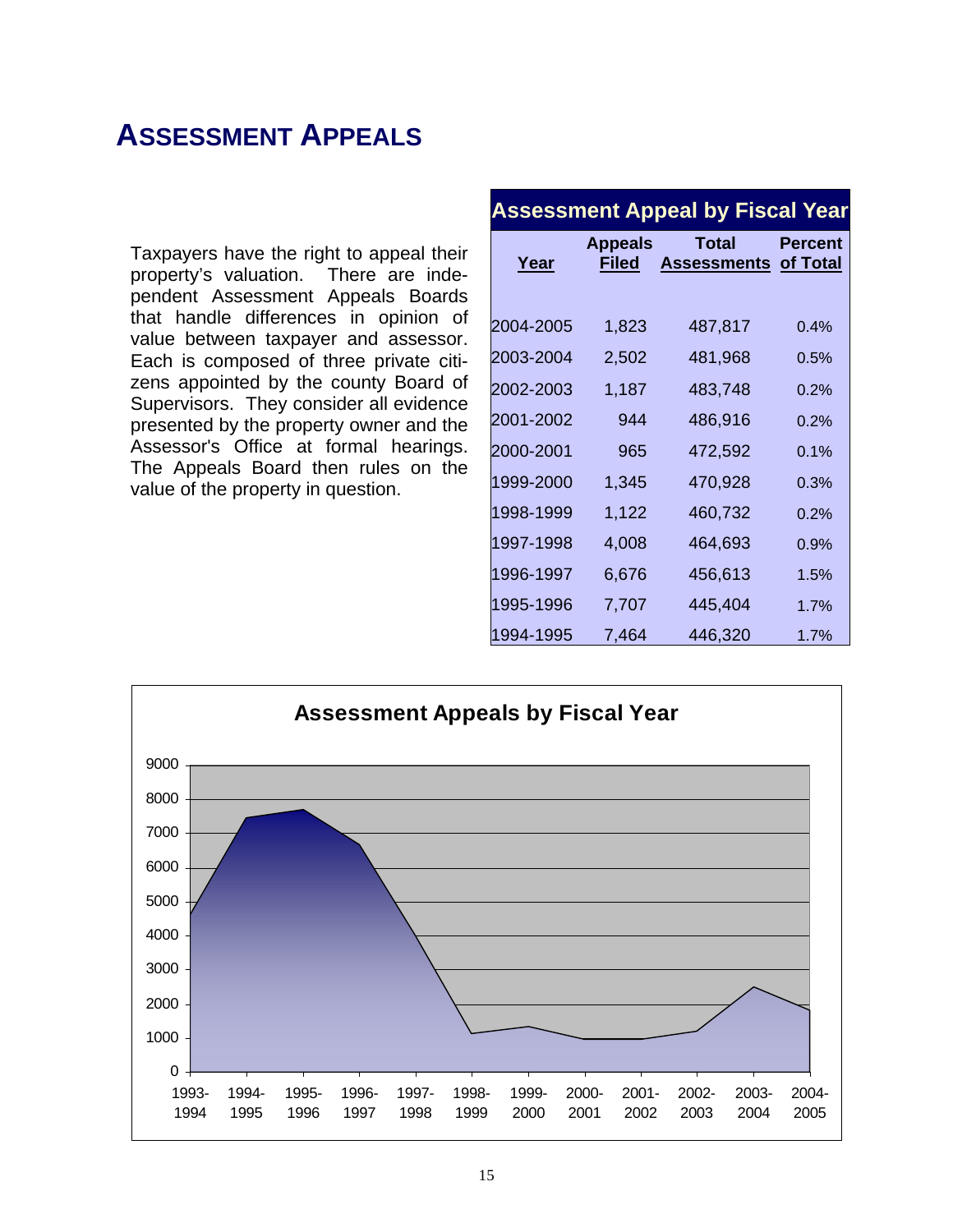## **PROPOSITION 8 DECLINES IN VALUE**

Proposition 8, enacted in 1978, requires the Assessor to annually enroll either a property's Proposition 13 value (factored for inflation no more than 2% annually) or its current market value as of January 1 (lien date) of each year, whichever is less. When the current market value replaces the higher Proposition 13 value on the roll, that lower value is commonly referred to as a "Prop. 8 Value."

| <b>Proposition 8 Assessments</b> |                          |                             |                            |
|----------------------------------|--------------------------|-----------------------------|----------------------------|
| <u>Year</u>                      | Number<br><b>Prop 8s</b> | Total<br><b>Assessments</b> | <b>Percent</b><br>of Total |
| 2004-2005                        | 7,018                    | 487,817                     | 1.4%                       |
| 2003-2004                        | 1,350                    | 481,968                     | 0.3%                       |
| 2002-2003                        | 565                      | 483,748                     | 0.1%                       |
| 2001-2002                        | 7,053                    | 486,916                     | $1.4\%$                    |
| 2000-2001                        | 45,446                   | 472,592                     | 9.6%                       |
| 1999-2000                        | 71,633                   | 470,928                     | 15.2%                      |
| 1998-1999                        | 86,989                   | 460,732                     | 18.9%                      |
| 1997-1998                        | 120,515                  | 464,693                     | 25.9%                      |
| 1996-1997                        | 127,076                  | 456,613                     | 27.8%                      |
| 1995-1996                        | 109,077                  | 445,404                     | 24.5%                      |
| 1994-1995                        | 88,279                   | 446,320                     | 19.8%                      |

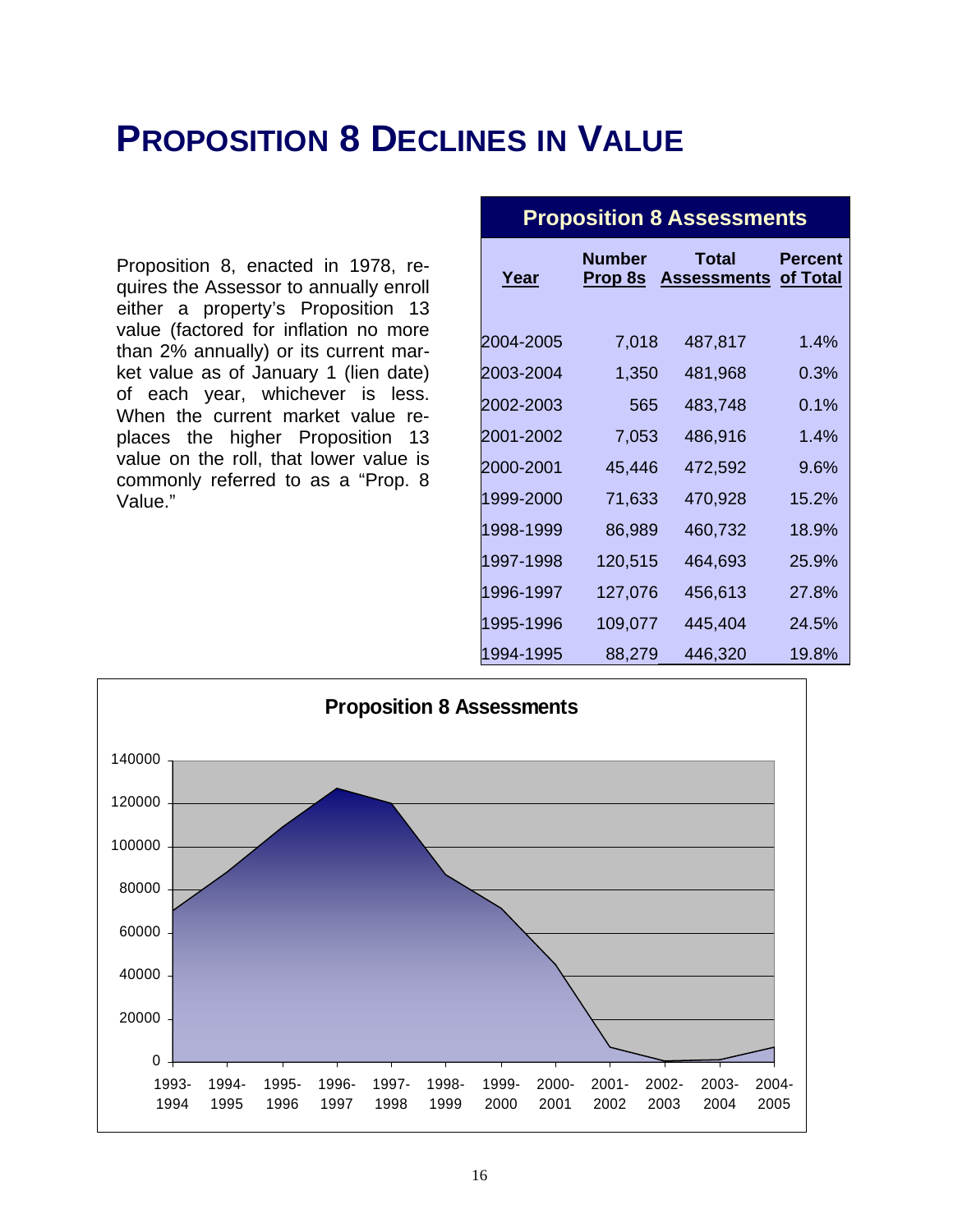## *Contact List*

#### www.assessor.saccounty.net

#### Assessor (916) 875-0700 Administration/Personnel (916) 875-0760 Real Property (916) 875-0700 Business/Personal Property (916) 875-0730 Homeowners' Exemptions (916) 875-0710 Institutional Exemptions (916) 875-0720 Leasing (916) 875-0745 Mapping (916) 876-6745 Marine/Aircraft (916) 875-0740 Property Transfer (916) 875-0750

#### *Other Property Tax Related Departments*

| <b>Recorder</b> (Documents)<br>www.CCR.Saccounty.net | (916) 874-6334 |
|------------------------------------------------------|----------------|
| <b>Auditor</b> (Tax Rates)                           | (916) 874-7422 |
| www.finance.saccounty.net/Auditor                    |                |
| <b>Tax Collector</b>                                 |                |
| (Tax bills & refunds)                                | (916) 874-6672 |
| www.finance.saccounty.net/Tax                        |                |
| <b>Clerk, Board of Supervisors</b>                   |                |
| (Assessment Appeals)                                 | (916) 874-5411 |
| www.sccob.saccounty.net                              |                |

## *Directions*

The **County Assessor's Office** is located at 3701 Power Inn Road, Suite 3000, Sacramento, CA 95826.

Parking is available at the main entrance of the building.

#### **Hwy 50 West from Placerville**

Take the Howe Ave/Power Inn exit, turn left over the freeway. Proceed on Howe Avenue which turns into Power Inn for 2 miles to 3701 Power Inn. Park in Visitor Parking in front of building.

#### **Hwy 50 East from downtown Sacramento**

Take the Howe Ave/Power Inn exit and turn right off freeway. Proceed on Howe Avenue which turns into Power Inn for 2 miles to 3701 Power Inn. Park in Visitor Parking a front of building.

#### **Taking Sacramento Light Rail**

Take appropriate train to the Granite Park station and walk south on Power Inn or take the Granite Park bus shuttle to 3701 Power Inn.

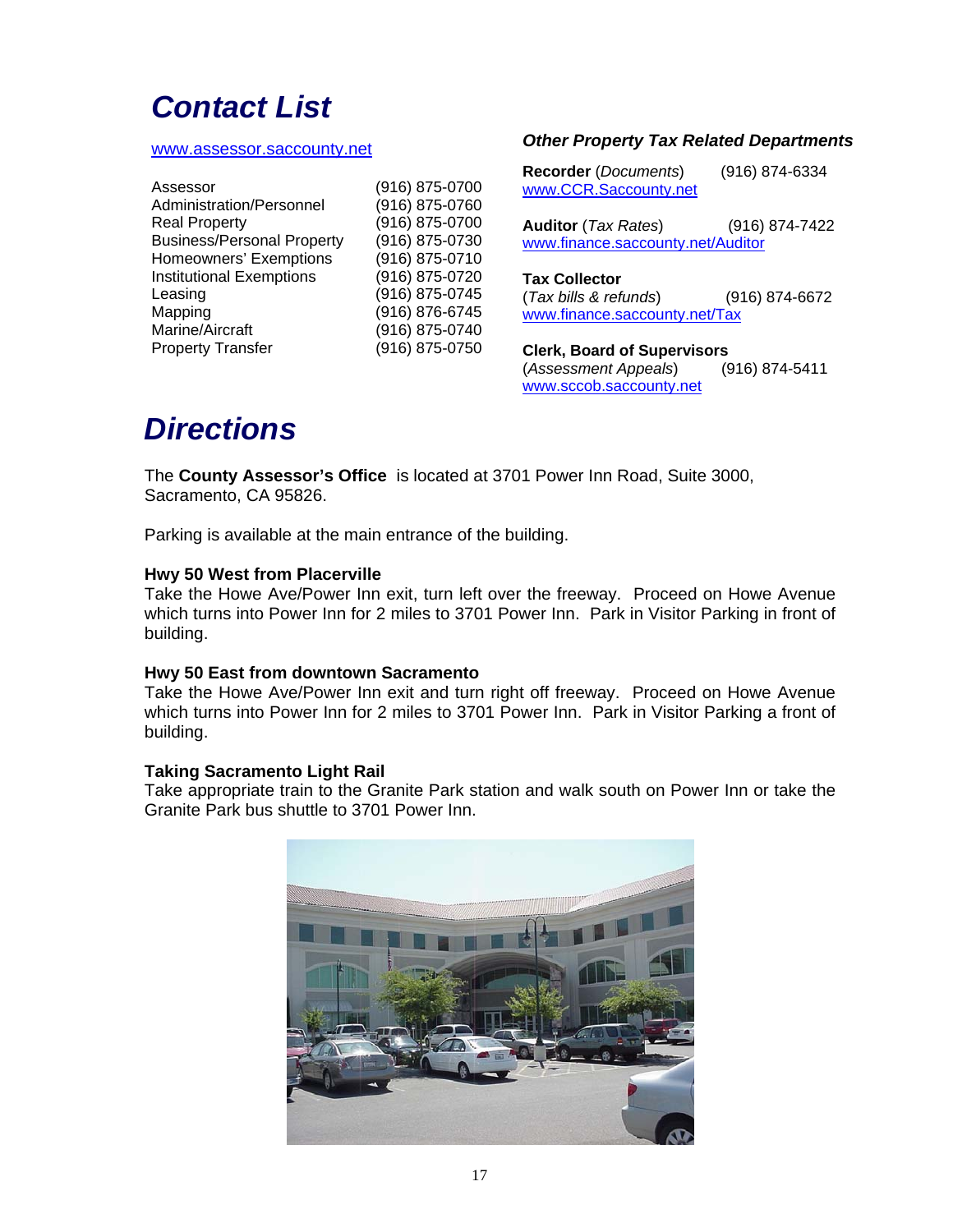## **Property Assessment Calendar www.assessor.saccounty.net**

| <b>January 1</b>   | Lien Date for assessment roll year. This is the time when taxes<br>for the next fiscal year become a lien on the property.                                                                                                                                                                                            |
|--------------------|-----------------------------------------------------------------------------------------------------------------------------------------------------------------------------------------------------------------------------------------------------------------------------------------------------------------------|
| <b>February 15</b> | Deadline to file all exemption claims.                                                                                                                                                                                                                                                                                |
| <b>April 1</b>     | Due date for filing statements for business personal property,<br>aircraft and boats. Business property owners must file a property<br>statement each year detailing the cost of all supplies, machinery,<br>equipment, leasehold improvements, fixtures and land owned at<br>each location within Sacramento County. |
| <b>April 10</b>    | Last day to pay second installment of secured property taxes<br>without penalty. This tax is based on property values determined<br>for the January lien date 15 months earlier.                                                                                                                                      |
| May 7              | Last day to file a business personal property statement without<br>incurring a 10% penalty.                                                                                                                                                                                                                           |
| July 1             | Close of assessment roll and the start of the new assessment<br>roll year. The assessment roll is the official list of all taxable<br>property within the County.                                                                                                                                                     |
| <b>July 2</b>      | First day to file assessment appeal applications with the Clerk of<br>the Board of Supervisors.                                                                                                                                                                                                                       |
| <b>August 31</b>   | Regular roll unsecured taxes due. Last day to pay taxes on the<br>unsecured roll without penalty.                                                                                                                                                                                                                     |
| <b>November 30</b> | Last day to file an assessment appeal application for reduced<br>assessment with the Clerk of the Board of Supervisors.                                                                                                                                                                                               |
| December 10        | Last day to pay first installment of secured property taxes with<br>out penalty.                                                                                                                                                                                                                                      |
| <b>January 1</b>   | Lien Date for next assessment roll year.                                                                                                                                                                                                                                                                              |
|                    | If date falls on Saturday, Sunday or legal holiday, mail postmarked on the<br>next business day shall be deemed on time.                                                                                                                                                                                              |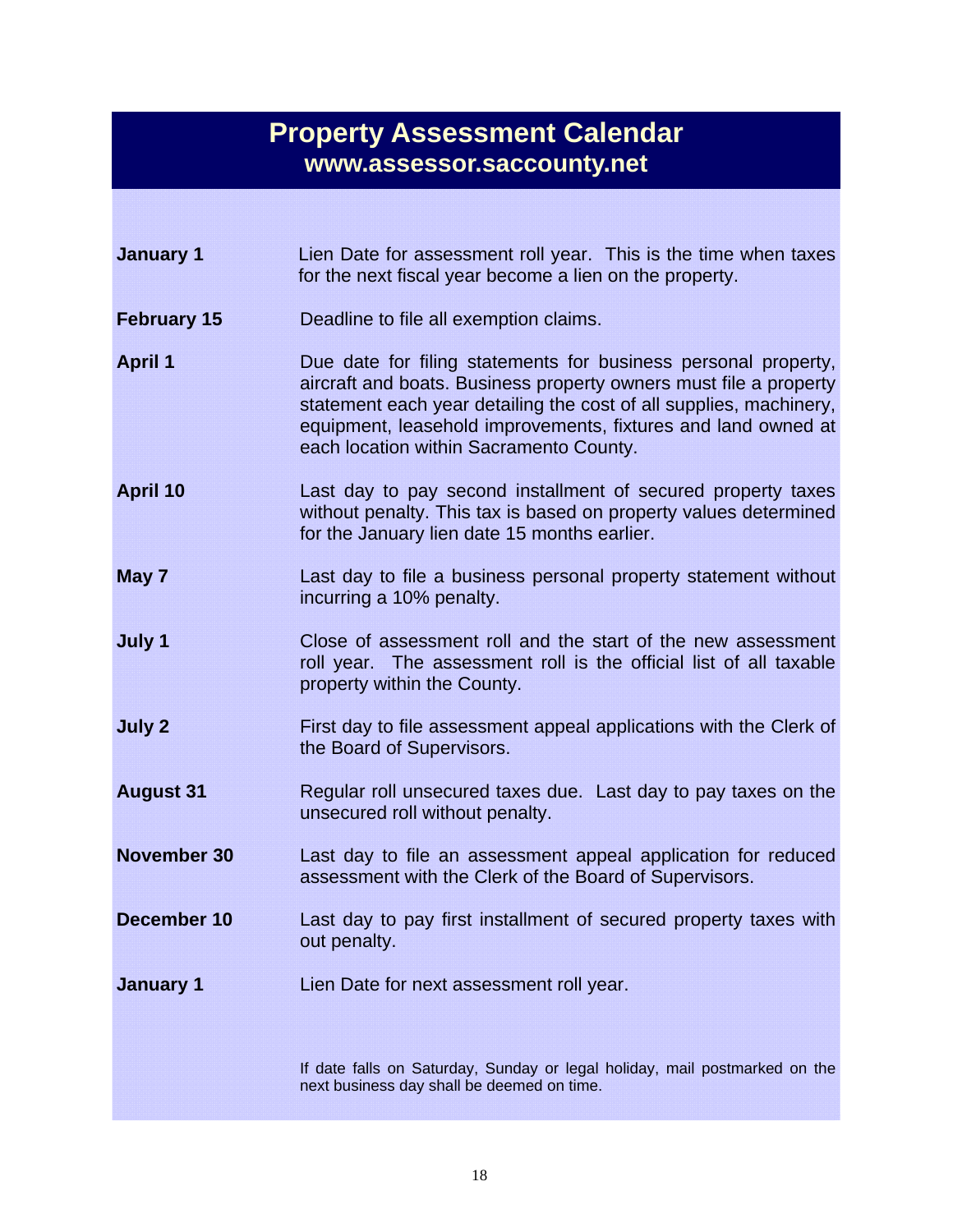## *Special Thanks*

*The support and cooperation we receive from the following agencies and departments ensure the success of the Sacramento County Assessor's Office. Their contributions are truly appreciated.* 

#### *Sacramento County Board of Supervisors*

Roger Dickinson, District 1 Illa Collin, District 2 Susan Peters, District 3 Roberta MacGlashan, District 4 Don Nottoli, District 5

> *County Executive*  Terry Schutten

*County Office of Communication and Information Technology* 

*County Clerk-Recorder County Auditor-Controller County GIS Department County Counsel County Treasurer-Tax Collector County Clerk, Board of Supervisors California State Board of Equalization California State Department of Finance*